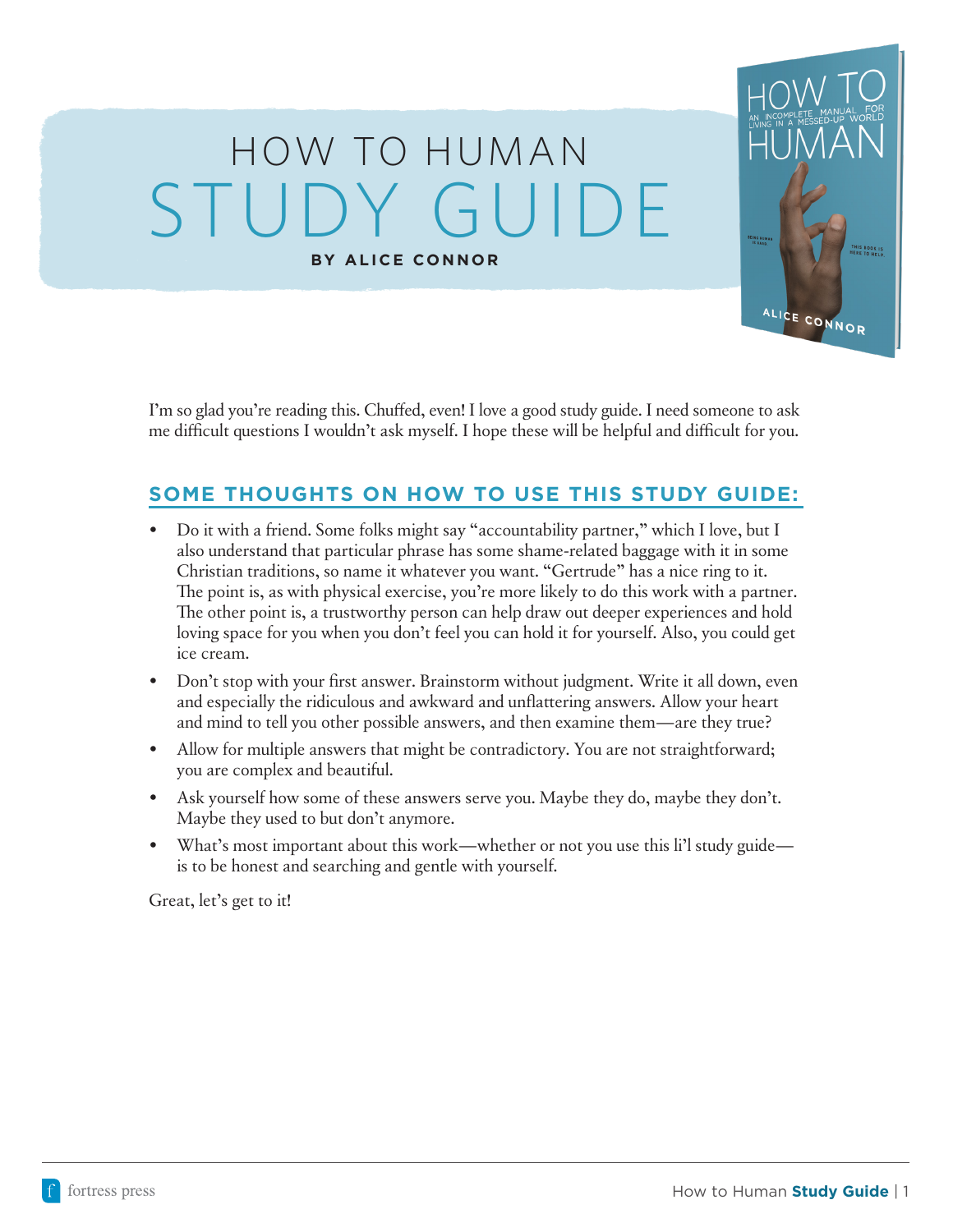## **TRY IT, YOU'LL LIKE IT**

- From what do you need relief? Are you willing to look for or receive a cure, or do you only want relief? Why? What are you afraid of in a cure? What would you lose?
- What was something your parents made you eat when you were a child that you've grown to love? What do you love about it? How does this experience inform how you think about other things you haven't liked in the past? Are you willing to try again, to experiment with another way of looking at it?
- What do you make of the idea of spiritual experimentation? Is it scary? Is it exciting? Is it just meh? What about the action-reflection-action model—can you point to places you already do something like this on purpose? What are some things in your life that could use a little more experimentation or reflection? Don't be hard on yourself—just hold your relationships, cultural phenomena, personal habits, etc. up to the light and notice where you're on autopilot or where you're aware you'd like to live differently. Hold this list gently. It's not a list of failure, nor is it a to-do list—it's a list of possibility.
- How does the metaphor of the protected inner wound speak to you? Are you able to articulate what your wound is like or is from? Or, more generally, are you aware of the metaphorical gauze you've wrapped yourself in? What behaviors do you use to protect yourself? What stories do you tell yourself to make things less painful? What would it take to peel back just the first layer?
- What are you afraid of? (Besides, like, fire or clowns.) What holds you back from working on your inner life?

#### **TAKE PEOPLE SERIOUSLY**

- If you could see the people around you right this minute exactly as God sees them, could you bear to look? Why? What do you think you'd see?
- What do the young people want these days? Not sure? Go ask one. I'll wait.
- How does it make you feel to consider that the institutions you love will change significantly, perhaps to the point that you won't recognize them?
- Have you spent much time considering Black Lives Matter? Why? How does "Black" Lives Matter, *too*" sit with you? What do you make of my calling black folks' pain "inconvenient"? Recall a time when someone told you about pain they'd experienced perhaps race-related, perhaps at the death of a loved one, or something else—and your well-meaning response was to tell them it wasn't that bad. Or recall a time when you told someone about your own pain and their response felt dismissive.
- What do you make of Oshea and Mary's story? What thoughts, feelings, and bodily sensations does it bring up?
- What for you is the overlap between safe and comfortable?
- Try the experiment on the last page of the chapter. What was it like to really listen for understanding and not to insert yourself?
- Try the extended experiment about asking questions of stories you see on the news. What do you notice within yourself as you ask?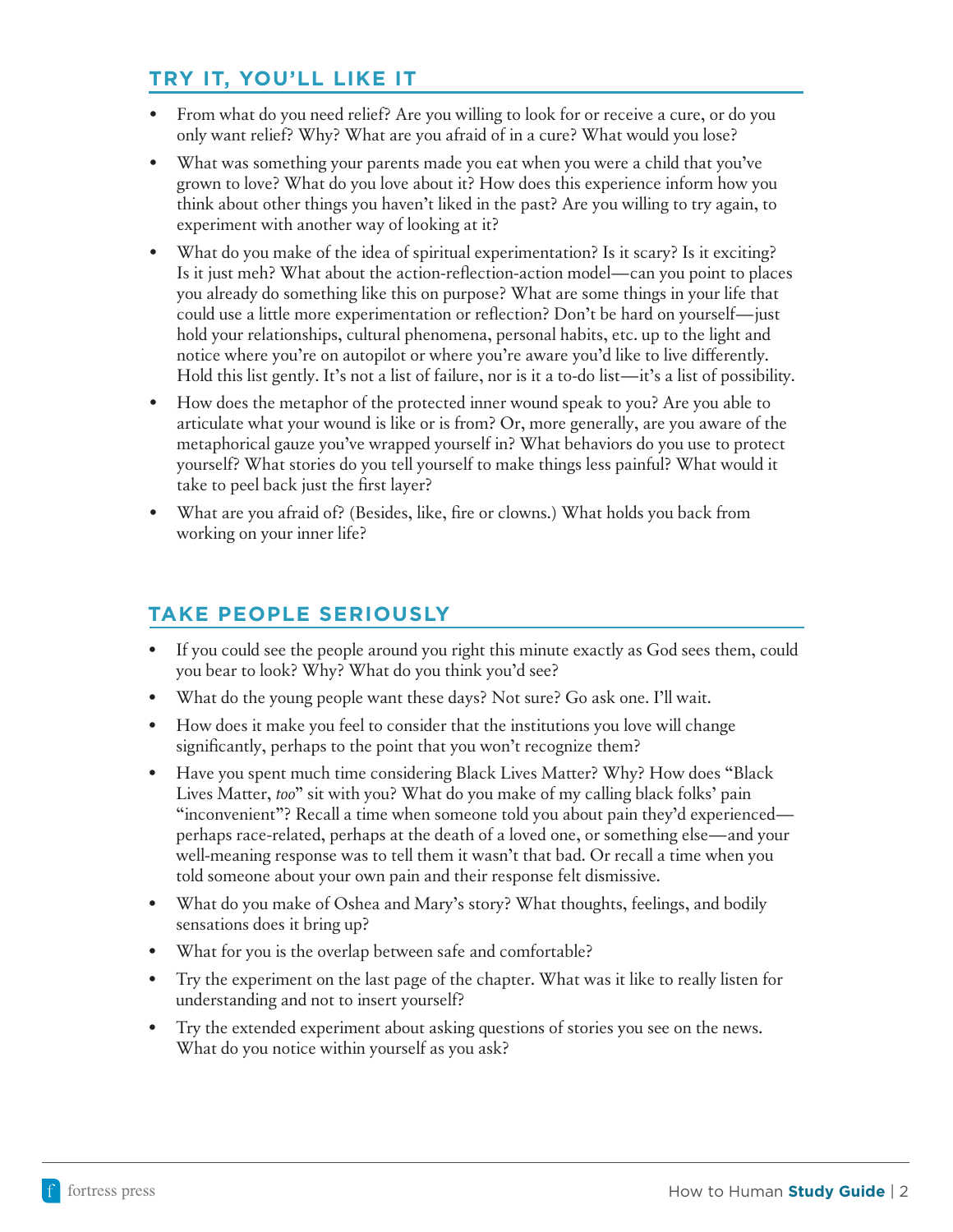#### **DO SHIT ON PURPOSE**

- Have you seen *Creed*? It's really good.
- What are you already doing intentionally? Yes, all of it.
- What kinds of things can you look back on in your life as "just happening" with no one (definitely not you) choosing them?
- What are the irrational patterns you fall into that you're aware of? Alternatively, what keeps you from paying attention?
- "We don't know it at the time, but we all grow up with a script that defines how we live our lives. Every family has one. It tells you what a clean house looks like and whether you write thank-you notes. . . .The script we learn to enact in our families isn't necessarily morally good or bad; it just describes for us how to be a person. It tells us where our attention is supposed to be." How does this speak to you? How do you see your family script showing up in your life? How do you see it crashing into other people's scripts?
- Who will you be? Big question, I know, but taking a 10,000-foot view, what kind of person are you hoping to be? What are you doing to make that happen?
- "Doing something on purpose is no guarantee it'll work." How does this make you feel? What's the reward for doing shit on purpose?

#### **SUCKING AT SOMETHING IS THE FIRST STEP TO BEING SORTA GOOD AT SOMETHING**

- "The good news is: of course you don't know what you're doing." Does this sound like good news to you? Why or why not?
- Share with your partner a story about a time when failure was helpful. What changed because of it?
- What feels like unadulterated failure right now? What are the thoughts you have about it? Describe your feelings (maybe using the "Wheel of Emotions"). How does it feel in your body, this failure? Are you able to take even a tiny step back and ask yourself questions like "What am I learning in the midst of this misery?" or "What are the possibilities for how I respond to this failure?"
- How does the idea of failure as a process or spectrum sit with you? What would it take for you to experience not knowing something or even being bad at something as liberating rather than constricting?
- Try the experiment at the end of the chapter: "Ask someone you trust to explore an example of failure in your life with you and to ask questions about it. What's a different way to look at it? Even if it feels too shiny-happy, how can you reframe it to be about possibilities? What can you learn?"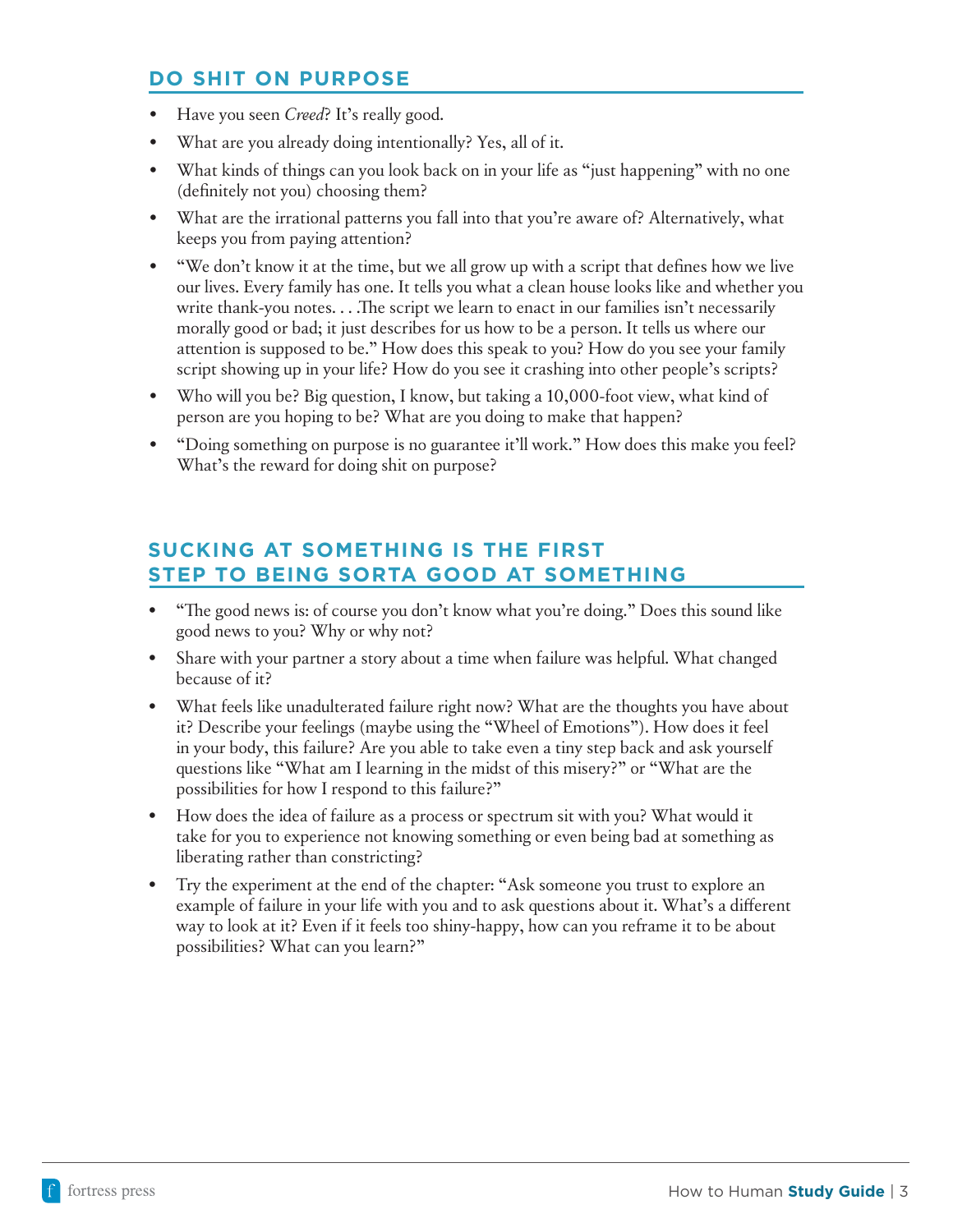# **TAKE OFF THE COSTUME**

- What did you use to do when you were younger that you now only do secretly and alone? What makes you want to hide it away? Is that story you're telling yourself about it actually true? Does it matter if it's true? (I once heard someone say, "If you can't sing well, at least sing loud," which makes me so happy. Who cares if your voice isn't conventionally beautiful—do you like singing? Then sing!)
- What is your costume? Like, literally, how would you describe what you normally wear that communicates to others that it's you? In my house, we call it our cosplay. I can cosplay as my husband by wearing a superhero t-shirt and a comfy cardigan and holding a cup of tea. What's the cosplay of you? What does this costume communicate to other people about you?
- But what's your spiritual costume? Metaphorically, how are you presenting yourself to the world that is both you and a way of pretending to be yourself in a carefully curated way? And what are you hoping to communicate to other people with this costume? Mine is constant competency combined with a kind of learn-from-my-mistakes charm. I hope.
- Each of us looks at global issues differently and chooses different issues to be concerned about. What issues around the world keep you up at night? What issues are you just now waking up to, even if you don't have a complete handle on them? What has kept you from seeing them clearly?
- What is the pain that your costume helps you soothe or ignore? How does it feel (thoughts, feelings, bodily sensations) to consider your own vulnerability?
- Try imagining someone else in your life and their vulnerability. Try imagining someone on the news or someone you don't get along with well working on their vulnerability. What do you notice inside yourself as you imagine?

## **IF IT'S NOT OKAY, IT'S NOT THE END**

- Do you believe everything will be okay in the end? Why or why not? Is that hope helpful for you? What if I rephrased it in the words of the musical *Hadestown*: "Someone's got to tell the tale / Whether or not it turns out well / Maybe it will turn out this time." Is that "maybe" hopeful to you?
- What is dead or dying in your life (programs or relationships or expectations, as well as literal people) that you hope will eventually bring new life?
- How do you explain to your kids or to yourself that people don't last forever, that the world around us will eventually die, that we will experience hurts and betrayals all our lives that feel like death?
- Let's ask the hard question: What *will* happen if, when you leave, no one cares about the things you care about and keeps them going? Truly, what will happen? What does it mean about the work and care you put in if the thing doesn't continue?
- Consider the agricultural metaphor for campus ministry: Do you find that metaphor useful in your own life? What season are you in right now?
- Tell your partner a story about a time when you experienced a good ending, a death that was needed and well done, an ending that was a gift.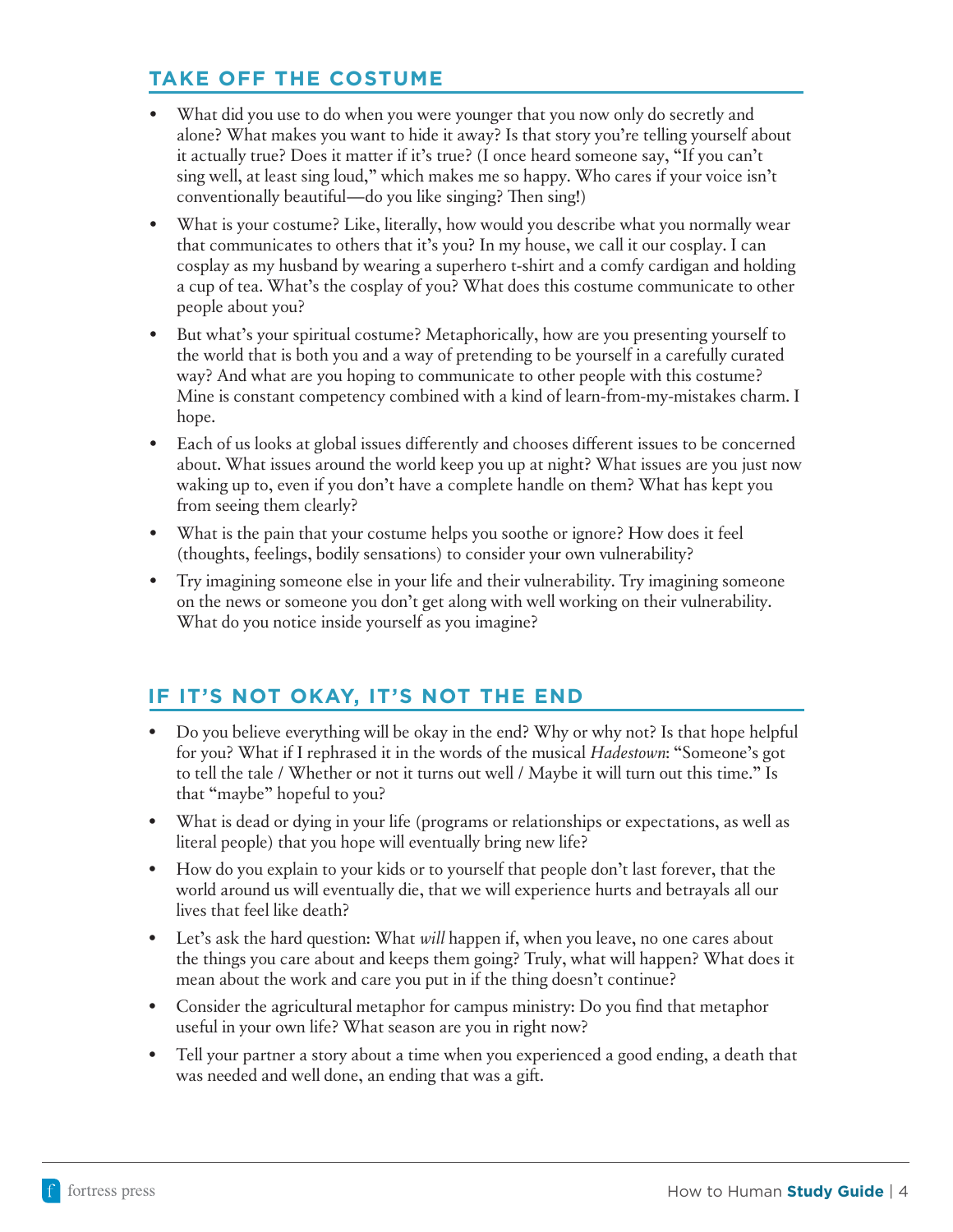## **IT'S OKAY TO FEEL YOUR FEELINGS**

- Did you know there are many fascinating words to describe your emotions? What are some of your favorites? How helpful is it to be able to articulate the specifics of your emotions?
- What have you learned about your emotions from the church? From the work world? From your family of origin? From your family of choice?
- If our emotions can be toyed with so easily, of what use are they?
- "We have a right to feel whatever feelings bubble up—they're just there; they're not morally good or bad." What feelings do you have that you think are bad? How do you respond when you're having "bad" feelings? Try an experiment where you hold those feelings more gently, more loosely. Try to look at them as pointing toward something else, as though they are helpers. What do you notice when you do this?
- Relatedly, try the "What am I feeling, what do I want?" experiment or the suggestions following it. When you're intentionally seeing and naming your feelings, what's different?
- When have you experienced that Radiohead feeling I describe as "I breathe more deeply, and space opens up inside me, like my body contains infinity"? Try recalling that feeling in mundane moments of your life, connecting even a single, needed, deep breath with that feeling. Begin to associate that spacious feeling with mundane things as well as huge, obvious things.

## **SAY THE THING**

- What is the thing you need to say? Think immediate: In the next hour, what is something you need to say to someone else or yourself? Don't worry about saying it perfectly—just say it out loud or write it down in all its imperfect glory. Maybe then hone it, but don't hone all the meaning out of it.
- Or think more expansively: Looking at your life as a whole or at something taking up a lot of bandwidth in your mind and heart, what do you need to say about it or to someone else about it?
- In Al-Anon, one of our many mottos is "WAIT: **W**hy **A**m **I T**alking?" In opposition to "Say the Thing" is silence and listening. Interestingly, WAIT can be helpful for future "Say the Thing" moments: listen, observe, notice what's going on inside yourself so you know what the thing is that you need to say. Think of a time when you did WAIT and listen: What did you hear? How was it helpful?
- What euphemisms do you use regularly? How do they serve you? How do they protect you? Can you think of a time recently when you crafted your words to manipulate someone into what you wanted? Do you see a pattern of behavior, even if it's not meant maliciously? What are you afraid of in speaking plainly?
- If you *did* paste signs to the knees of your trousers explaining your feelings, what would they say?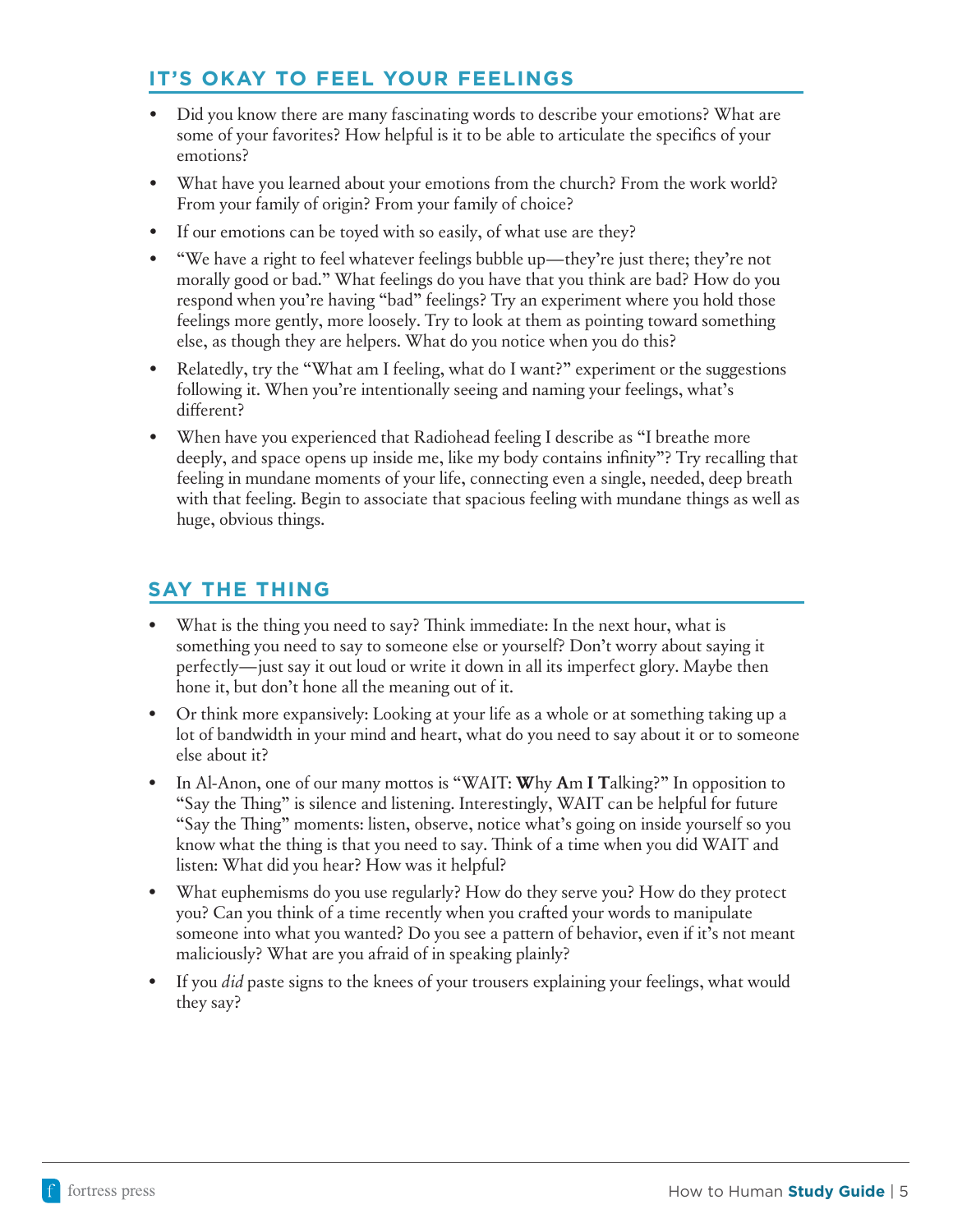## **ASK FOR WHAT YOU NEED**

- Have you lost your voice? Not literally—like the voice of your soul. Have you hidden what you need and who you are deeply enough that you don't share it with others?
- What do you need right now? Immediately or physically? Generally or spiritually?
- Have you ever asked someone directly for what you needed? What was that like? What did it feel like in your body? When you got an answer (either way), what was that like? Have you ever asked someone directly for something more nebulous than a refund or to get past them in a line, like for an apology or for emotional space? Or have you asked for something embarrassing or difficult, like for someone to clean your house after you've been violently ill? What was that like? If you haven't, what would encourage you to try?
- How do you know whether something is a want or a need?
- How do you respond to "no"?
- If you are white, what is your gut reaction to people of color asking for safety and equality? That is, when you see protests on the news or angry confrontations with police or civilians, when you see challenging things on your social media, or when, perhaps, you feel you're being called insensitive or a racist, how do you react? What would be a more compassionate and intentional response?
- If you are not white, what is your gut reaction to people of color asking for safety and equality? What has been your experience of asking for or demanding what you need? Have you had an experience of someone really listening and responding well? What was that like? How do you care for yourself (thoughts, feelings, and bodily sensations) in a world that often doesn't listen to you?
- What are your wants that might be getting in the way of someone else's needs?
- "You're allowed to take up space." What space would you like to take up or relax into that you've been holding yourself rigidly away from?

## **YOU'RE INVOLVED, NOT IN CONTROL**

- What are you doubting? What are you uncertain about? How does that feel? What kinds of mental gymnastics do you do to avoid feeling it or to make it okay?
- To what extent are you able to talk to people you disagree with? If your answer is something along the lines of "I just share more information with them so they'll agree because they just don't have all the facts," you're not actually talking to or with them; you're talking *at* them. Even if they're objectively wrong and you're objectively right! If that's the case, don't shy away from it here—be honest about it. I certainly want to convince everyone I meet of my particular opinions, and even though we practice curious listening at the Edge House, I fail a lot.
- What do you want to fix? Yes, all of it. What's broken about those things? What's not broken about them?
- How does the line "We are not in control of anything. Control is an illusion" sit with you? How does the idea that powerlessness can be freeing sit with you?
- "You are not obligated to complete the work, but neither are you free to abandon it." What does this line bring up for you? (Again, thoughts, feelings, bodily sensations.)
- Try an experiment: Consider a relationship or a work that you're involved in as an invitation rather than an obligation to complete. What shifts in you when you shift your perspective away from *should* or *must* to *can*?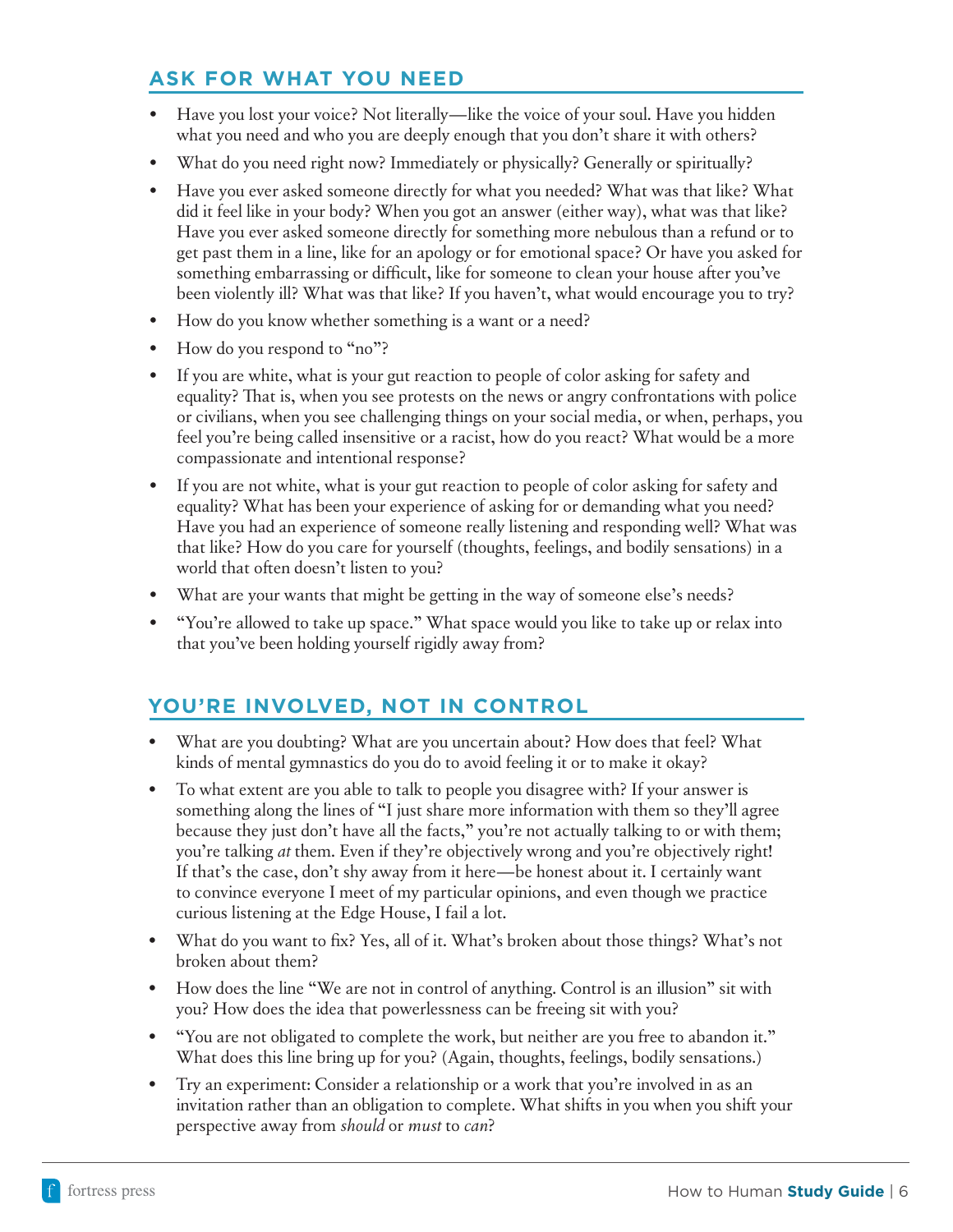#### **IF WE EAT TOGETHER, WE WILL NOT BETRAY ONE ANOTHER**

- How often do you act as if you are alone, as if you are the only person you can rely upon? How accurate is that, really? Sit with this question—don't immediately jump to "I really am, though." Let it marinate at the back of your mind. Notice who is present with you, even for a moment. Notice who *could* be with you, even for a moment, if you asked.
- Have you ever had Eritrean food? I can't wait for you to try it!
- What betrayal have you experienced? Why was it so painful? How have you carried the weight of it since then?
- How does the phrase "beloved community" sit with you? Beloved by whom? For what purpose? Which community? Is anyone excluded from this idea? Why? How can "beloved community" extend beyond smaller groups into the public sphere or corporate life, not just in a hashtag or team-building-exercise fashion?
- How do you share food with neighbors or strangers? What does it mean to you? How does it change you? Who do you *need* to eat with so you will learn not to betray one another?

# **CONSIDER THE LILIES, DAMMIT**

- What journey have you been on—intentionally or unintentionally—where the place you came from took on more meaning than the destination—or at least more than you expected it to? What did you learn?
- What tiny things in the world around you—natural or not—do you notice that bring you joy?
- What coping mechanisms have you developed to deal with stress and anxiety? Name as many as you can, whether they're healthy for you or not. Notice how some of them have positive and negative aspects simultaneously. What are the blinders you put on yourself that keep you safe but also keep you from seeing the world around you?
- How do you make time for doing nothing or for spending unstructured time in nature? When was the last time you had nothing to do? How did you respond to that nothingness?
- If you're familiar with the "consider the lilies" wisdom from Jesus, how have you understood those words in the past? How does Fujimura's interpretation sit with you? What happens inside you when you do just go sit in the natural world?
- What are some things you worry about that need to be worried about and acted upon? What are some things you worry about that you have no control over, and the worry only sits in your gut and makes you even more worried? Share these things with your partner and pray Reinhold Niebuhr's "Serenity Prayer."
- What are the walls of your box made of? What is outside them?
- Is hope ridiculous? Why?